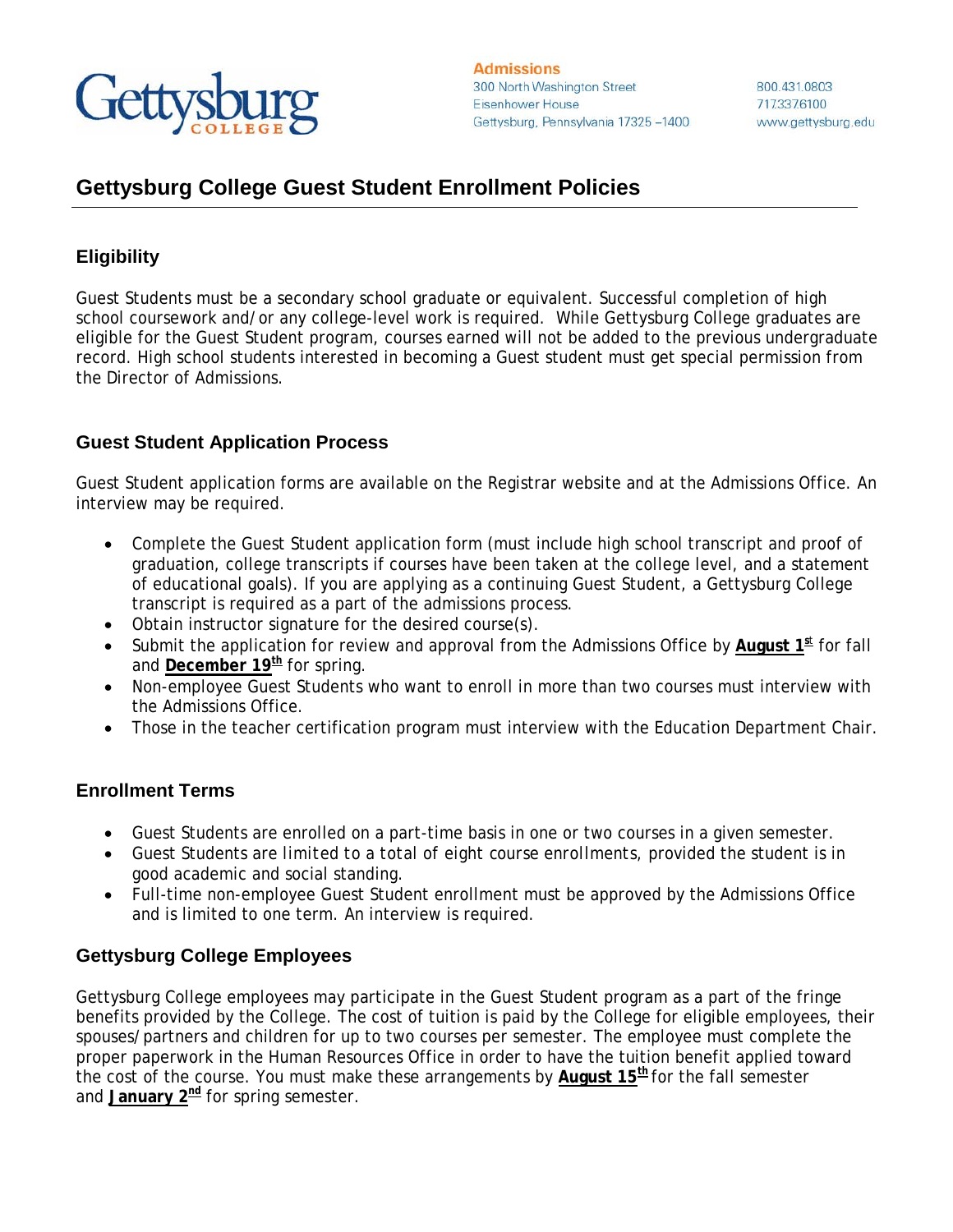### **Continuation of Enrollment as a Guest Student**

Continuation of Guest Student enrollment is dependent on maintaining good academic and social standing. A new Guest Student application must be completed and submitted to the Admissions Office at least four weeks before the beginning of each semester (new secondary school records do not need to be submitted). Guest Students interested in being considered as a matriculated student must file the Common application with the Admissions Office by the appropriate deadline date. There is no guarantee of admission as a full-time matriculated student.

## **Cost**

The Guest Student tuition fee is \$3,650 per course unit for the 2019-2020 academic year, payable by **August 14, 2019** for the fall semester and by **January 2, 2020** for the spring semester.

Guest Students who are not College employees, during the term in which they are enrolled, are eligible for:

- Enrollment in regular course offerings
- Library privileges (library card issued after registration from Registrar's Office)
- Parking privileges by purchasing a parking sticker from the Department of Public Safety
- Full college credit for course(s) successfully completed (each course unit = 4 semester hours)
- CNAV (College Navigation) access
- Gettysburg College email account

Please note that as a non-employee Guest Student you will not be issued a student ID card and thus are not permitted to use facilities for which an ID card is required. Guest Students are not eligible to participate in student clubs, organizations, and varsity athletic programs.

#### **Honor Code and Student Conduct**

Gettysburg College seeks to establish and maintain an environment which provides for the development of the student as a whole person with an emphasis on inquiry, integrity and mutual respect. Guest Students are expected to know and abide by the Gettysburg College Honor Code and all College policies pertaining to their conduct. For information regarding the College policies, the Student Handbook is available online at [www.gettysburg.edu.](http://www.gettysburg.edu/)

#### **Important Contact Information**

Admissions Office – Eisenhower House, 717-337-6100 Registrar's Office - College Union Building, 2<sup>nd</sup> Floor, 717-337-6240 Academic Advising Office - College Union Building, 2<sup>nd</sup> Floor, 717-337-6579 Department of Public Safety (parking information) – Stevens St., 717-337-6912 Human Resources (for college employees) -  $1<sup>st</sup>$  floor Pennsylvania Hall, 717-337-6165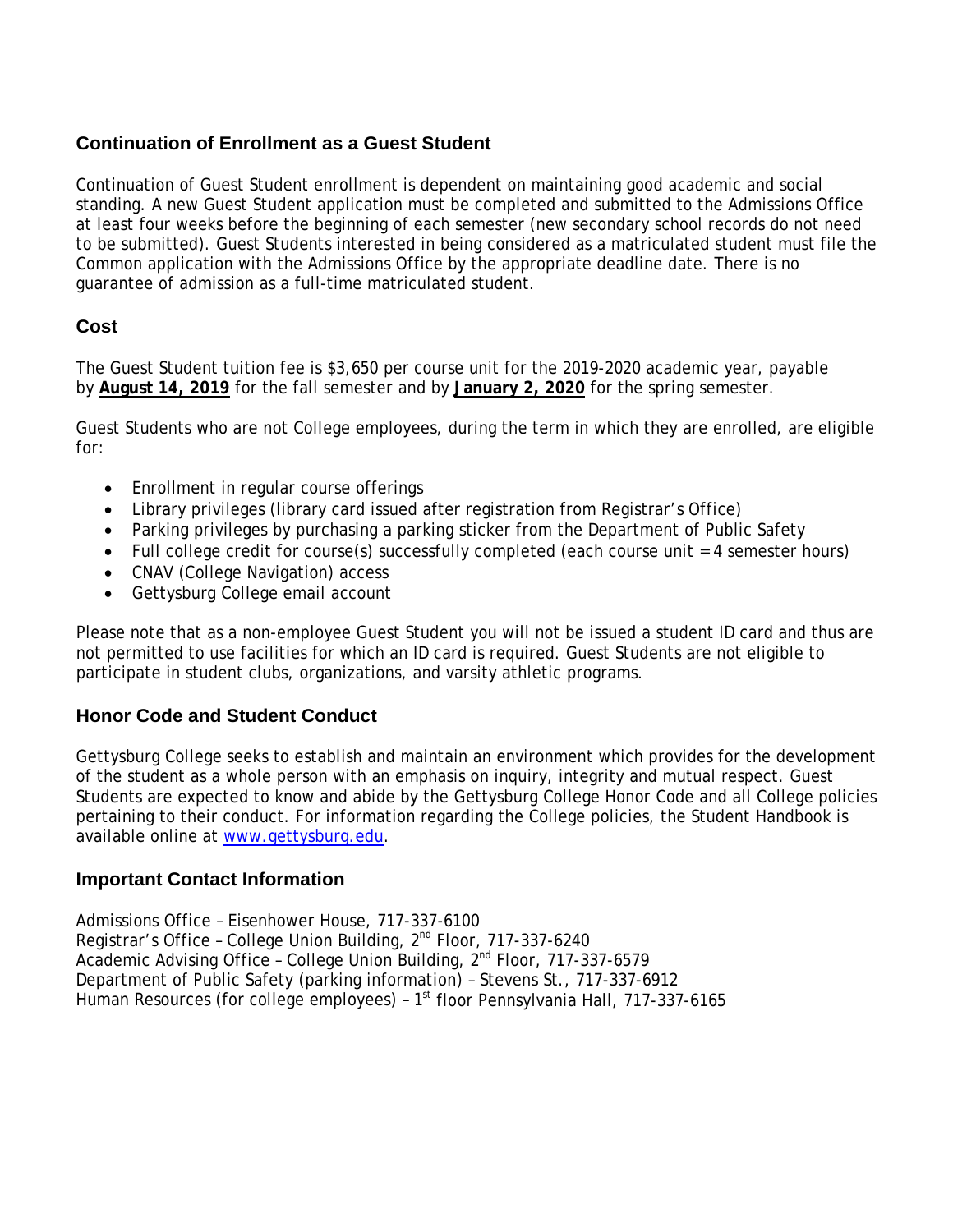#### **I am a (check all that apply):**

- □ First-time Guest Student at Gettysburg College
- □ Continuing Guest Student at Gettysburg College
- $\Box$  Minor, my birthday is \_\_\_\_\_\_\_\_\_\_\_\_\_\_\_(month, date, year)
- Gettysburg College Employee
- $\square$  Spouse, Partner, or Dependent of a Gettysburg College Employee- if checked please fill in name and department of the employee:\_\_\_\_\_\_\_\_\_\_\_\_\_\_\_\_\_\_\_\_\_\_\_\_\_\_\_\_\_\_\_\_\_\_\_, and your relationship to the employee:\_\_\_\_\_\_\_\_\_\_\_\_\_\_\_\_\_\_\_

*If you are applying as a first-time Guest Student, please have your high school transcript and official transcripts from any college level work submitted to the Gettysburg College Admissions Office.*

#### **Personal Information**

| <b>First Name</b>                                                                                               |                                                                | Last Name             |                        |
|-----------------------------------------------------------------------------------------------------------------|----------------------------------------------------------------|-----------------------|------------------------|
| Maiden Name (if applicable)                                                                                     |                                                                |                       |                        |
| Home Address                                                                                                    |                                                                |                       |                        |
| Home Phone (                                                                                                    | ) and the contract of the contract of $\overline{\phantom{a}}$ | Cell Phone (          |                        |
| <b>Email Address</b>                                                                                            |                                                                |                       |                        |
| <b>Emergency Contact name</b>                                                                                   |                                                                | Phone number          |                        |
| Current occupation                                                                                              |                                                                |                       |                        |
| Name and address of employer                                                                                    |                                                                |                       |                        |
| <b>Academic Information</b>                                                                                     |                                                                |                       |                        |
| Name and location of all secondary schools attended with period of attendance at each:                          |                                                                |                       |                        |
| Secondary School Name                                                                                           | City, State                                                    | <b>Dates Attended</b> | <b>Graduation Date</b> |
| Name and location of any colleges or universities you have attended and period of attendance at each:<br>School | City, State                                                    | Dates Attended        | Degree Received?       |
|                                                                                                                 |                                                                |                       |                        |
| Course(s) Taken Previously as a Guest Student at Gettysburg College (if applicable)<br>Course(s)                |                                                                | Semester              | Grade                  |
|                                                                                                                 |                                                                |                       |                        |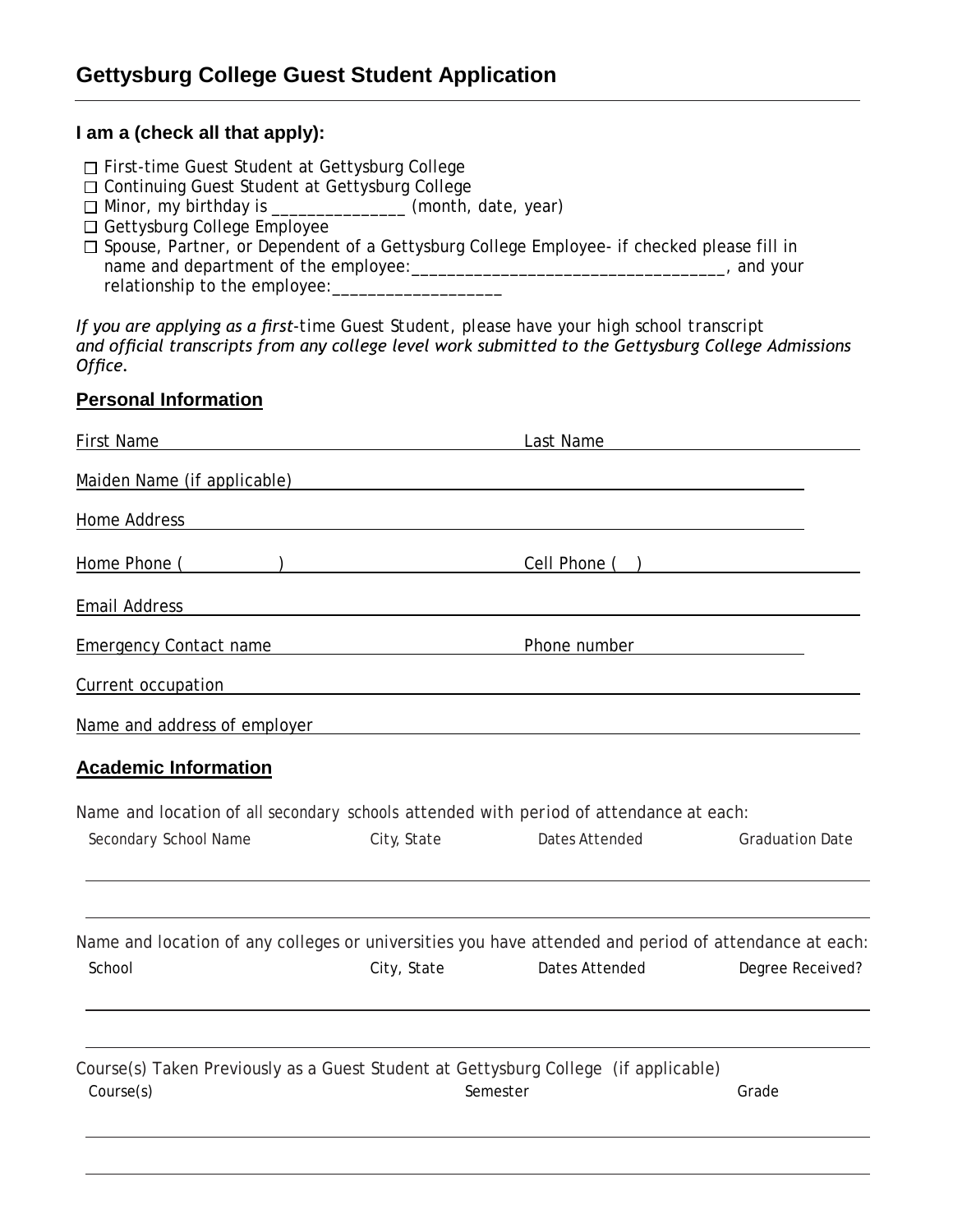# **Gettysburg College Guest Student Application (continued)**

1. Why are you interested in being a Guest Student at Gettysburg College?

2. What types of courses are you interested in taking?

3. What are your educational goals?

- 4. Have you ever been dismissed, placed on probation or suspended from any secondary school or college that you attended?  $\Box$  Yes  $\Box$  No
- 5. Have you ever been convicted of a crime other than a summary offense (traffic violations, etc.) or been found responsible as a juvenile for an act of delinquency?  $\square$  Yes  $\square$  No been found responsible as a juvenile for an act of delinquency?

If you answered "yes" to question four or five, please explain in detail on a separate sheet.

## **Academic Honor Code:**

I affirm that my work on this application is entirely my own, and that all the information on this sheet is factually correct and honestly presented.

Signature of Applicant: **Date:** Date: Date: **Date:** Date: **Date:** Date: **Date: Date: Date: Date: Date: Date: Date: Date: Date: Date: Date: Date: Date: Date: Date: Date: Date: Date: Date:**